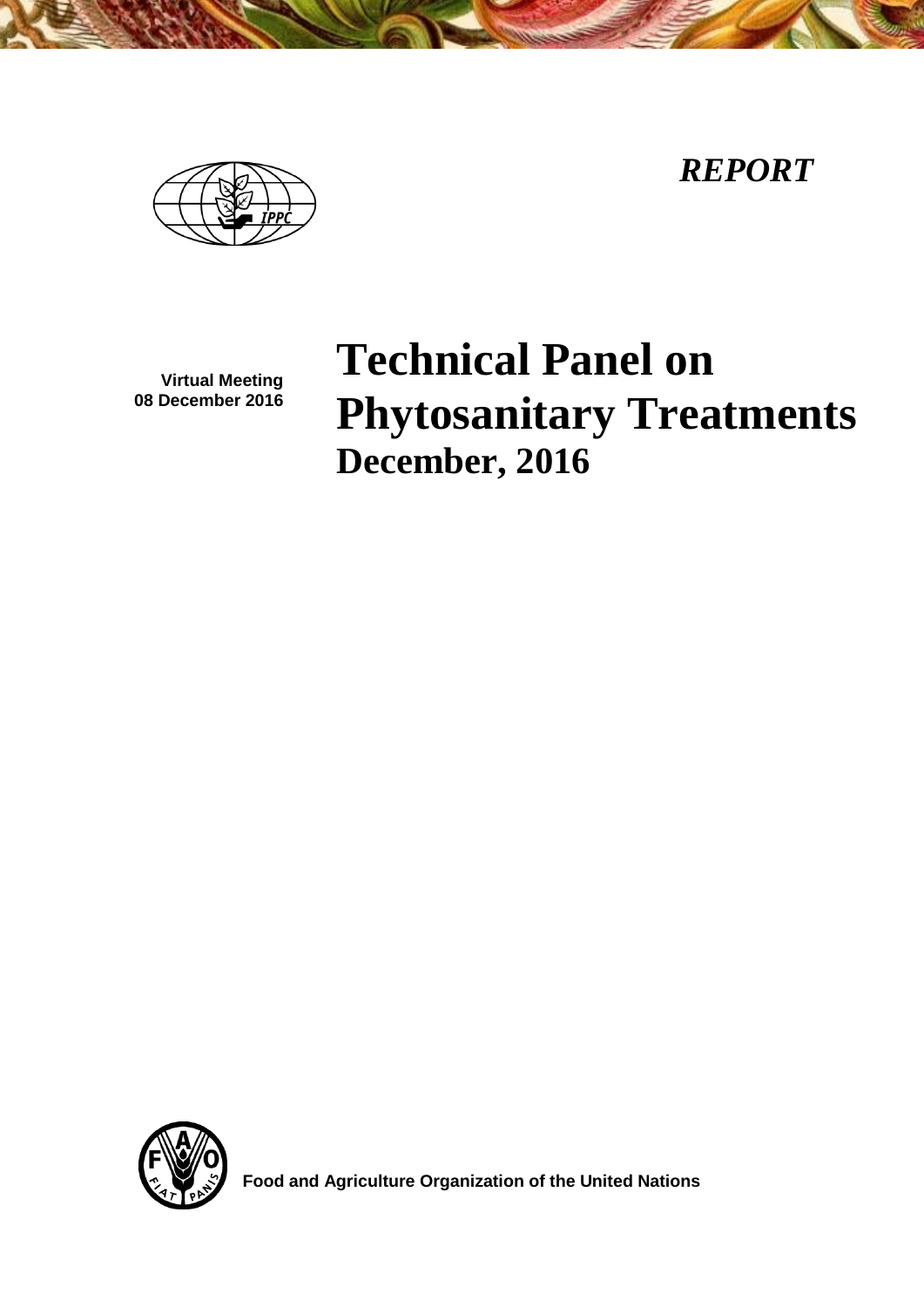The designations employed and the presentation of material in this information product do not imply the expression of any opinion whatsoever on the part of the Food and Agriculture Organization of the United Nations (FAO) concerning the legal or development status of any country, territory, city or area or of its authorities, or concerning the delimitation of its frontiers or boundaries. The mention of specific companies or products of manufacturers, whether or not these have been patented, does not imply that these have been endorsed or recommended by FAO in preference to others of a similar nature that are not mentioned.

The views expressed in this information product are those of the author(s) and do not necessarily reflect the views of FAO.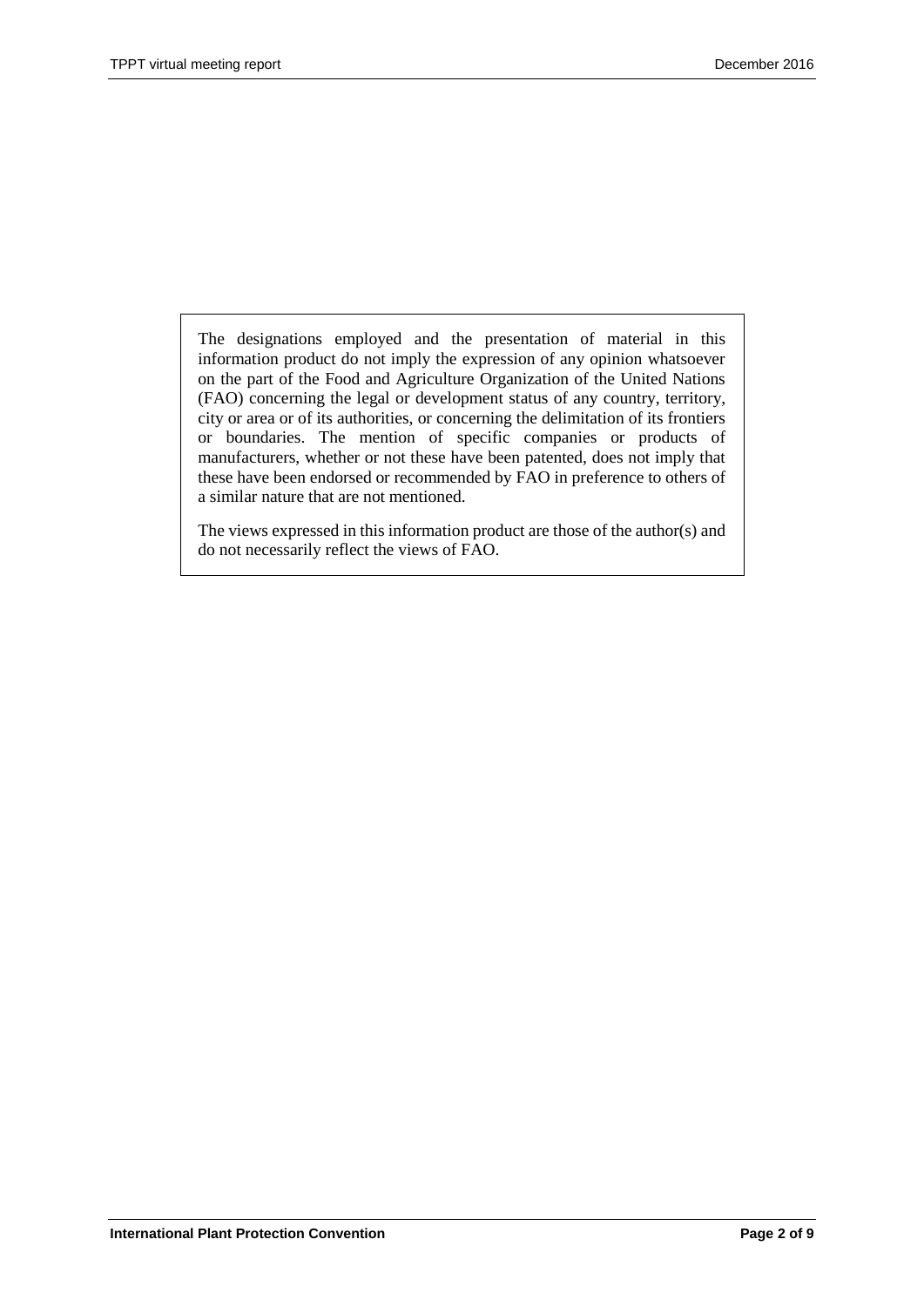# **CONTENTS**

| 3. TPPT work programme: Draft ISPM: Requirements for the use of fumigation treatments as a |  |
|--------------------------------------------------------------------------------------------|--|
|                                                                                            |  |
|                                                                                            |  |
|                                                                                            |  |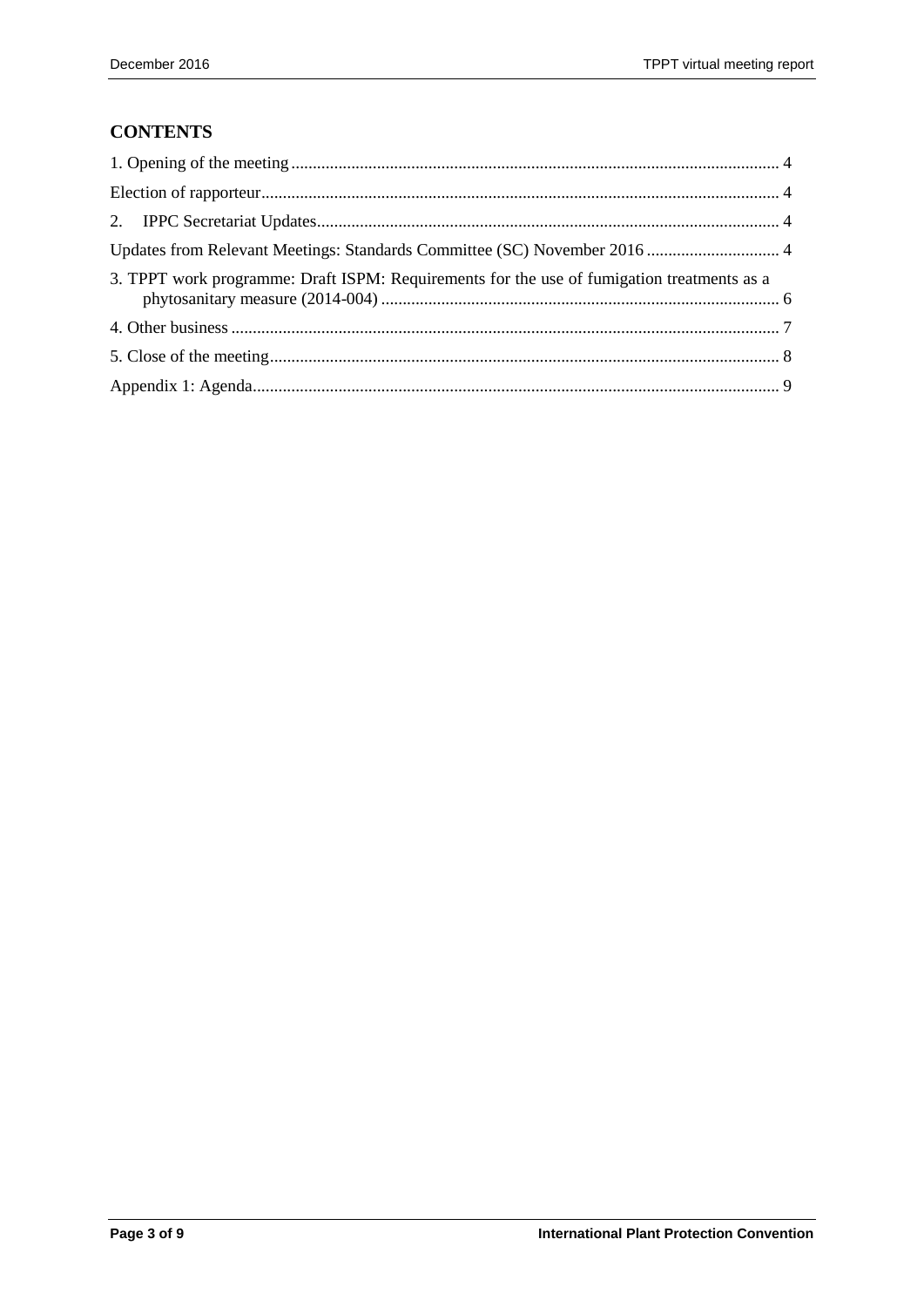## <span id="page-3-0"></span>**1. Opening of the meeting**

- *[1]* The International Plant Protection Convention (IPPC) Secretariat (hereafter referred to "Secretariat") lead for Technical Panel on Phytosanitary Treatments (TPPT) chaired the meeting and welcomed the following participants:
	- 1. Mr Glenn BOWMAN (Australia)
	- 2. Mr Toshiyuki DOHINO (Japan)
	- 3. Mr Guy HALLMAN (FAO/IAEA)
	- 4. Mr Scott MYERS (USA)
	- 5. Mr Yuejin WANG (China)
	- 6. Mr Eduardo WILLINK (Argentina)
	- 7. Mr Daojian YU (China)
	- 8. Mr David OPATOWSKI (Steward for the draft ISPM *Requirements for the use of fumigation treatments as a phytosanitary measure* (2014-004))
	- 9. Ms Adriana G. MOREIRA (IPPC Secretariat lead)
	- 10. Ms Janka KISS (IPPC Secretariat support)
	- 11. Mr Piotr WLODARCZYK (IPPC Secretariat support)
- *[2]* The full list of TPPT members and their contact details can be found on the International Phytosanitary Portal  $(IPP)^1$ .
- *[3]* The TPPT Secretariat lead for the TPPT introduced the agenda and it was adopted as presented in Appendix 1 to this report.

## <span id="page-3-1"></span>**Election of rapporteur**

*[4]* Mr Scott MYERS was elected as the rapporteur.

# <span id="page-3-2"></span>**2. IPPC Secretariat Updates**

#### <span id="page-3-3"></span>**Updates from Relevant Meetings**: **Standards Committee (SC) November 2016**

- *[5]* The Secretariat updated the TPPT members on related issues that were discussed at the November SC meeting<sup>2</sup>.
- *[6]* **The IPPC Phytosanitary Treatments online search tool**: The Secretariat updated the SC on the recent development of the search tool. The SC discussed the overall scope of the tool and how the treatments would be reviewed for inclusion. The SC was supportive of the idea of the search tool. The SC agreed that as the TPPT have the most expertize in the evaluation of treatments, the review of treatments to be included in the phytosanitary resources page should be the task of the TPPT. The Secretariat will amend the TPPT specification (TP 3) to reflect this and will present it to the SC for approval.

#### *[7]* **Major issues identified on draft ISPM on Requirements for the use of temperature treatments as a phytosanitary measure (2014-005) submitted to the first consultation July 2016:**

*[8]* The Secretariat informed the TPPT, that the draft ISPM on *Requirements for the use of temperature treatments as a phytosanitary measure* (2014-005) is currently being revised by Mr Eduardo Willink based on consultation comments. The revised version of the draft and the responses to the comments will be submitted to the SC-7 (SC working group) in May 2017 for approval for a second consultation. Mr Ezequiel Ferro (the Steward for this draft ISPM and for the TPPT. See below) will be presenting this draft ISPM to the SC-7. The TPPT and the Steward should take into consideration the discussions of the SC as recorded in the SC November 2016 report.

#### *[9]* **Changes to the List of topics for IPPC standards (LOT):**

 $\overline{a}$ 

<sup>&</sup>lt;sup>1</sup> TPPT membership list: https://www.ippc.int/en/publications/81655/

<sup>&</sup>lt;sup>2</sup> Link to SC November 2016 meeting report:<https://www.ippc.int/en/publications/83881/>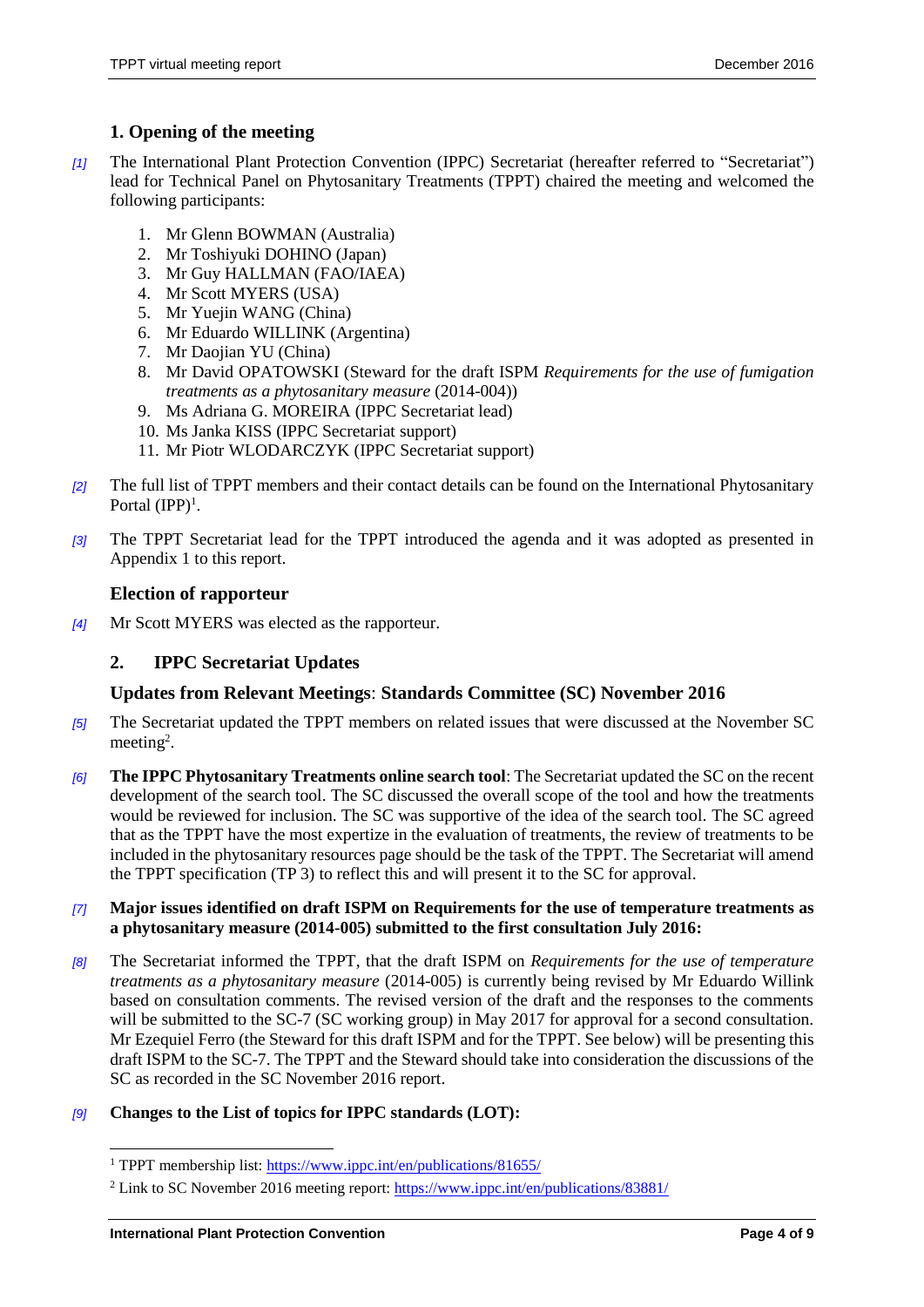- *[10]* The SC noted the changes to the titles of PTs as proposed by the TPPT and removed the topic "Cold treatment for *Ceratitis capitata* on *Citrus sinensis* var Navel and Valencia" (2010-103) from the List of topics for IPPC standards as the TPPT combined the schedule of the draft cold treatments for *Ceratitis capitata* on *Citrus sinensis* var. Navel and Valencia (2010-103) with the draft cold treatment for *Ceratitis*  capitata on *Citrus sinensis* (2007-206A) (see section 5.1 of the TPPT 2016 meeting report<sup>3</sup>).
- *[11]* The Secretariat informed the TPPT of the changes in the Stewardship of the technical panel and that the SC assigned a lead Steward to each ISPM the TPPT is drafting, to work closely with the TPPT. This is to help ensure that during SC discussions a Steward is present to respond to SC questions. It is hoped that the TPPT lead will be able to address the technical questions with the SC Steward providing a broader overview on issues raised in the comments.
- *[12]* The Stewards were assigned as follows:
- *[13]* 2004-005. *Technical Panel on Phytosanitary Treatments*: Mr Ezequiel FERRO (Argentina) was assigned as Steward and Ms Shaza OMAR (Egypt) was assigned as Assistant Steward.
- *[14]* The SC discussed the Steward assignments for the five draft standards on treatment requirements and decided to have an SC member as the Steward and that the TPPT lead, who was the Steward, would now become an additional assistant Steward.
- *[15]* 2014-004. *Requirements for the use of fumigation as a phytosanitary measure*: Mr David OPATOWSKI (Israel) was assigned as Steward and Mr Yuejin WANG (China) was assigned as an additional Assistant Steward.
- *[16]* 2014-005. *Requirements for the use of temperature treatments as a phytosanitary measure*: Mr Ezequiel FERRO (Argentina) was assigned as Steward and Mr Eduardo WILLINK (Argentina) was assigned as an additional Assistant Steward.
- *[17]* 2014-006. *Requirements for the use of modified atmosphere treatments as a phytosanitary measure*: Ms Marina ZLOTINA (USA) was assigned as Steward and Mr Scott MYERS (USA) was assigned as Assistant Steward.
- *[18]* 2014-003. *Requirements for the use of chemical treatments as a phytosanitary measure*: Ms Walaikorn RATTANADECHAKUL (Thailand) was assigned as Steward and Mr Michael ORMSBY (New Zealand) was assigned as an additional Assistant Steward.
- *[19]* 2014-007. *Requirements for the use of irradiation as a phytosanitary measure (Revision to ISPM 18)*: Mr David OPATOWSKI (Israel) was assigned as Steward and Mr Andrew PARKER (FAO-IAEA) was assigned as an additional Assistant Steward.
- *[20]* The TPPT thanked the previous TPPT Steward, Mr Jan Bart ROSSEL (Australia), for his leadership over the past years and expressed sincere appreciation for his help in the development of PTs throughout the years.
- *[21]* The TPPT welcomed Mr Ezequiel Ferro, the new appointed TPPT Steward and Ms Shaza OMAR, the assistant Steward.
- *[22]* The TPPT

 $\overline{a}$ 

- (1) *Noted* the update on the IPPC phytosanitary treatments online search tool.
- (2) *Noted* the update on the discussions of the SC on the major issues identified on draft ISPM on Requirements for the use of temperature treatments as a phytosanitary measure (2014-005).

<sup>3</sup> Link to the 2016-09[: https://www.ippc.int/en/publications/83489/](https://www.ippc.int/en/publications/83489/)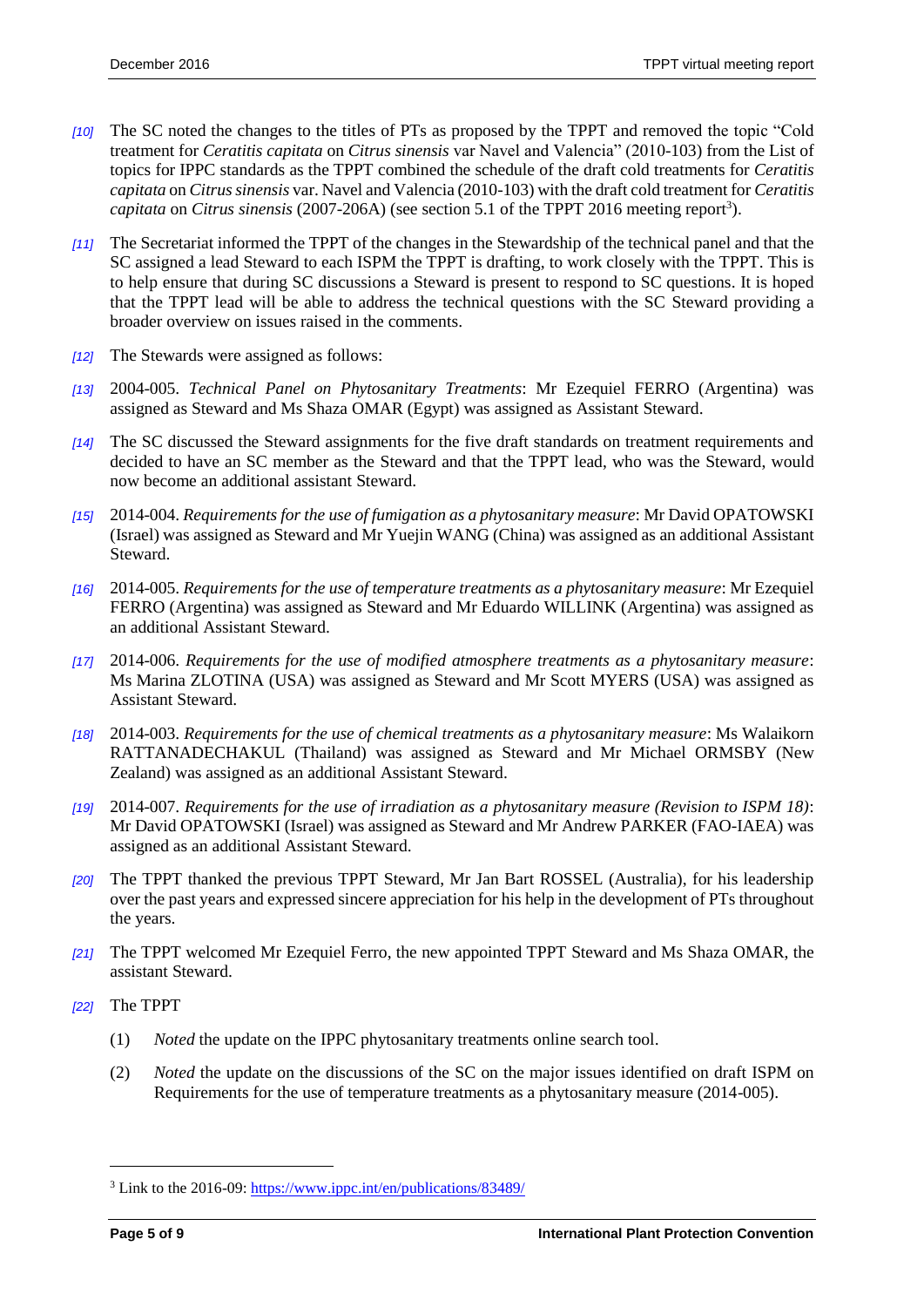- (3) *Noted* the changes in the Stewards of the TPPT and the ISPMs on the requirements for the use of phytosanitary treatments as phytosanitary measures.
- (4) *Thanked* Mr Jan Bart ROSSEL for his work as the TPPT Steward and welcomed the new Stewards.

#### <span id="page-5-0"></span>**3. TPPT work programme: Draft ISPM: Requirements for the use of fumigation treatments as a phytosanitary measure (2014-004)**

- *[23]* The Secretariat informed the participants that this draft ISPM is to be discussed by the SC in May 2017.
- *[24]* The new assigned Steward and the Assistant Stewards revised the draft based on the TPPT's discussions in the previous meeting.
- *[25]* The new assigned Steward thanked the assistant Stewards for their valuable inputs and introduced the document.
- *[26]* There were no general comments from the TPPT.
- *[27]* The Scope was modified taking into account the comments on the draft ISPM: *Requirements for the use of temperature treatments as a phytosanitary measure* (2014-005) from the consultation in 2016. The word "harmonized" was suggested to be changed to "generic". This was disputed by members, since some thought that "harmonization" was more appropriate. The TPPT concluded that neither of the words were needed. In the Background section, the word "harmonized" was removed subsequently, to be consistent with the Scope.
- *[28]* Since some fumigants can be introduced to the fumigation enclosure not in a gaseous form but as a liquid, a member suggested to include the words "or liquid" to incorporate the concept into the scope. The Steward highlighted that the fumigants introduced as liquids become gaseous later, so the suggestion was not incorporated.
- *[29]* In the section on Impacts on biodiversity and the environment the TPPT Steward suggested to change "quarantine area" to "regulated area". This is to be checked for consistency with adopted ISPMs by the Steward before the next meeting.
- *[30]* The treatment objective section was modified to contain less specific wording, and additional wording was proposed to enhance clarity and include the concept that fumigation can be used in combination with other phytosanitary measures.
- *[31]* In the section on "Treatment application" one TPPT member suggested to remove the mention of the concentration over time (CT) product because this is not the only way to measure the success of the fumigation treatments and for some treatments other parameters are used. Another TPPT member suggested that the length of time would be more appropriate in some cases (e.g. for treatments using phosphine).This has been expressed by the new, more general wording and the CT product is mentioned as an example.
- *[32]* In the section on "Single fumigant treatments" the TPPT agreed to remove the word "chemical", since all fumigants are chemical. The paragraph also contained examples of pest groups that certain fumigants may be effective against. The TPPT agreed to delete "insects" as these were covered by "arthropods", and add "nematodes". A list of commonly used fumigants was added to the draft as Appendix 2 prior to the meeting.
- *[33]* The text of the section "Combined fumigants treatments" was slightly modified to include the concept of combining fumigation treatments with other types of treatments. The title of the section was also changed prior to the meeting to "Combination treatments that include fumigants" to express this. During the meeting, the first sentence that suggested that the reason to combine fumigants was the cost effectiveness was modified to express that there are more reasons to use combinations of treatments.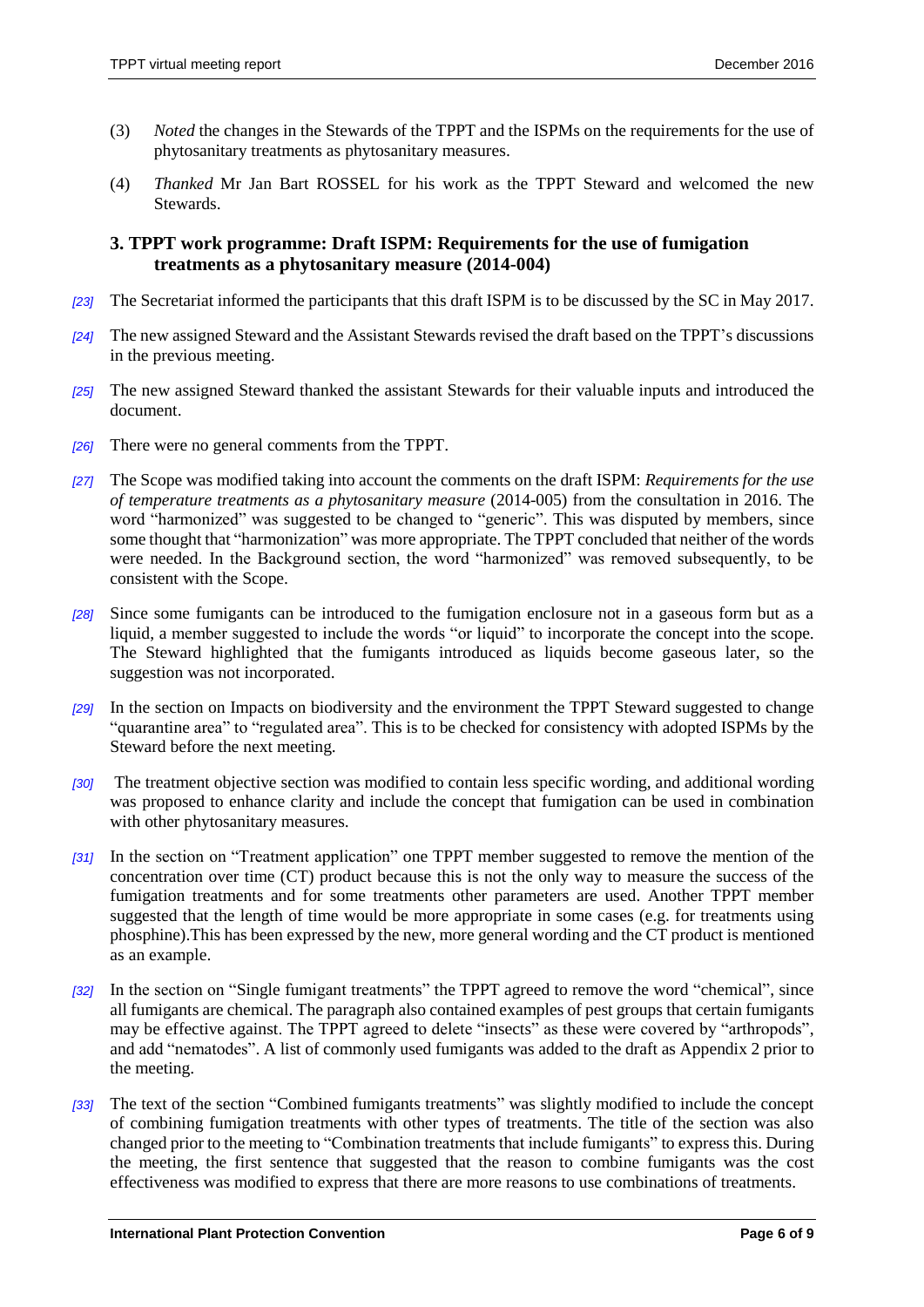- *[34]* As a result of further TPPT discussion this section was reorganized. The sections "Fumigant and temperature combination Treatments" and the "Fumigant and Controlled Atmosphere Combination Treatments" were moved under Combined fumigants treatments as subsections, and a new subsection was included as "Fumigation under vacuum" prior to the meeting. One of the meeting participants suggested to include another subsection on the combination of fumigants.
- *[35]* One TPPT member suggested that the fumigation under vacuum could be part of the section for combined fumigation treatments and controlled atmosphere treatments. It was also raised that the combination of fumigation with temperature treatments is a complicated issue, since the temperature could greatly affect the success of fumigation.
- *[36]* Another TPPT member expressed concern with the subsections under the "Combined fumigants treatments", and the way the combination treatments are categorized. He explained that treatments can be combined sequentially (e.g. a fumigant treatment followed by a cold treatment) or applied at the same time (e.g. methyl bromide and phosphine fumigation). He suggested to categorize treatments along these lines. He also suggested adding a section on "sequential treatments" and move the temperature and fumigant combination treatments (e.g. cold treatment and a methyl bromide treatment) to the new section, and create separate sections for combination treatments that are conducted simultaneously, i.e. "Fumigant and controlled atmosphere combination treatments" and a section "Fumigation under vacuum".
- *[37]* Pertaining to the above discussions the subsections to "Treatment types" were rearranged. Beside the "Single fumigant treatments" subsection, the modified version of the draft contains a subsection "Fumigants applied sequentially with other treatments" that has further subsections: "Fumigant and Temperature Sequential Treatments", "Combined Fumigant Treatments", "Fumigant and Controlled Atmosphere Combination Treatments" and "Fumigation under vacuum".
- *[38]* The description and examples of the criteria for the materials the fumigation enclosure should be constructed of were added to the section on "Fumigation enclosure". Following the Steward's suggestion, the examples of surfaces that may not be suitable for fumigation enclosure floors (e.g. cement consolidated soil) were deleted as they might not have been clear enough.
- *[39]* A subsection "Pressure testing the enclosure" was added to the section "Fumigation enclosures", containing the requirements moved from the previous section "Instruments to measure gas tightness" and specifying the requirements for the gas-tightness of the fumigation enclosure. There was a discussion on whether the required half pressure decay time of 10 seconds or more (air pressure decaying from 200 Pa to 100 Pa) should be included in the standard. The assistant Steward suggested to increase the half pressure decay time referring to requirements in practical application, and queried if it is dependent on the chamber size. The Steward suggested to increase the half pressure decay time to 30 seconds as a minimum requirement in agreement with the assistant Steward. Some TPPT members suggested to not specify the requirements in the draft since they may vary depending on the fumigant.
- *[40]* The Secretariat explained that the SC already had a discussion on the draft ISPM on *Requirements for the use temperature treatments as phytosanitary measures* (2014-005) and expressed concern that the draft may not contain enough requirements. The standard should determine the minimum requirements for the treatments. The Steward suggested to replace the text on half pressure decay time with a general comment and add the specific requirement on the gas-tightness as an example. Another TPPT member pointed out that the paragraph is broad enough since it starts with "where appropriate", so the requirements should be kept. Another member suggested adding actual requirements as an annex.

#### <span id="page-6-0"></span>**4. Other business**

*[41]* The TPPT discussed the schedule for the development of the draft ISPM for Requirements for the use of fumigation treatments as a phytosanitary measure (2014-004). The Secretariat informed the TPPT that it would still be possible to present it to the SC May in 2017 if the panel was able to complete their revisions soon, and thus the TPPT agreed to have the next virtual meeting on 12 January 2017.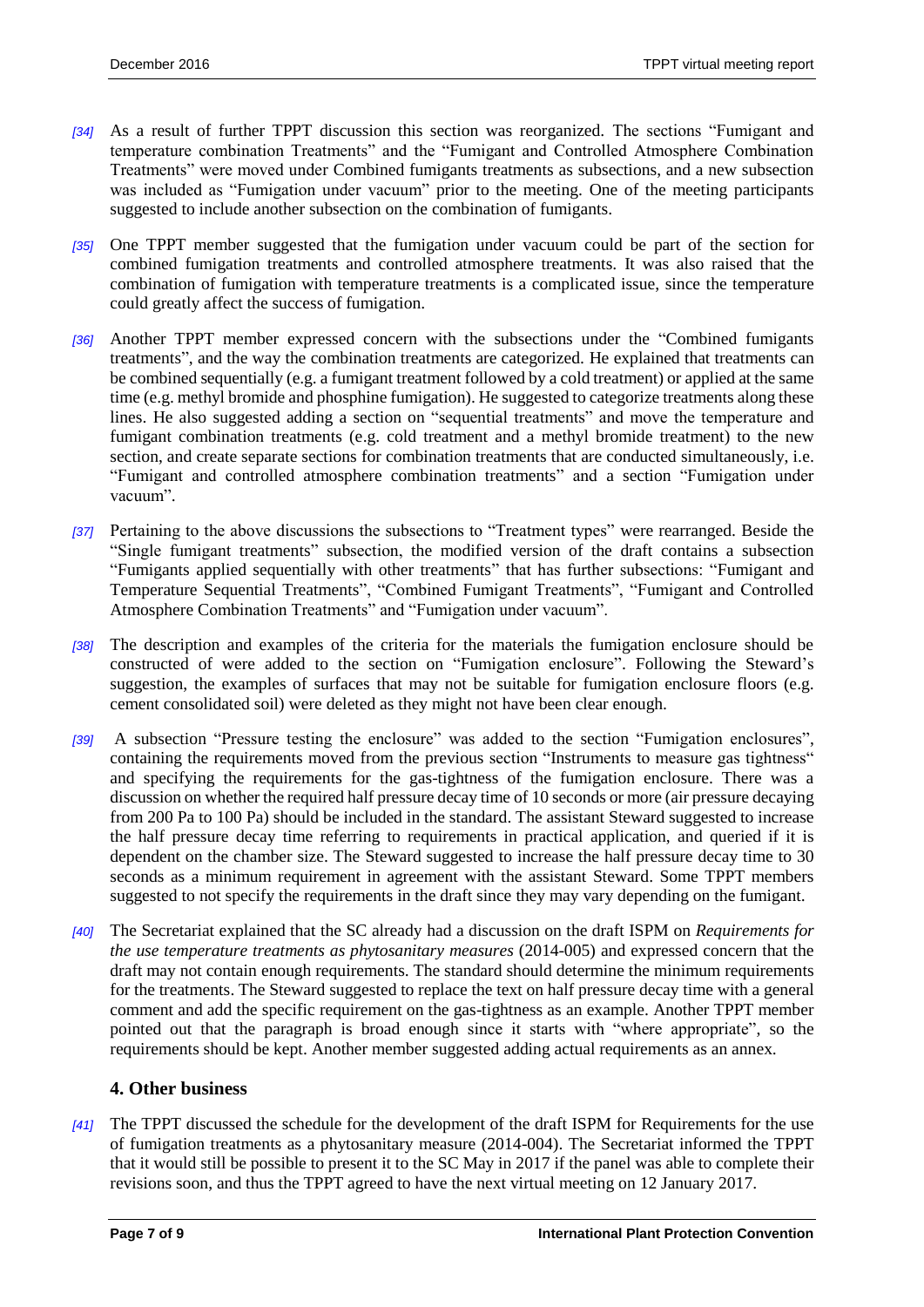# <span id="page-7-0"></span>**5. Close of the meeting**

*[42]* The Secretariat thanked all TPPT members for their participation and closed the meeting.